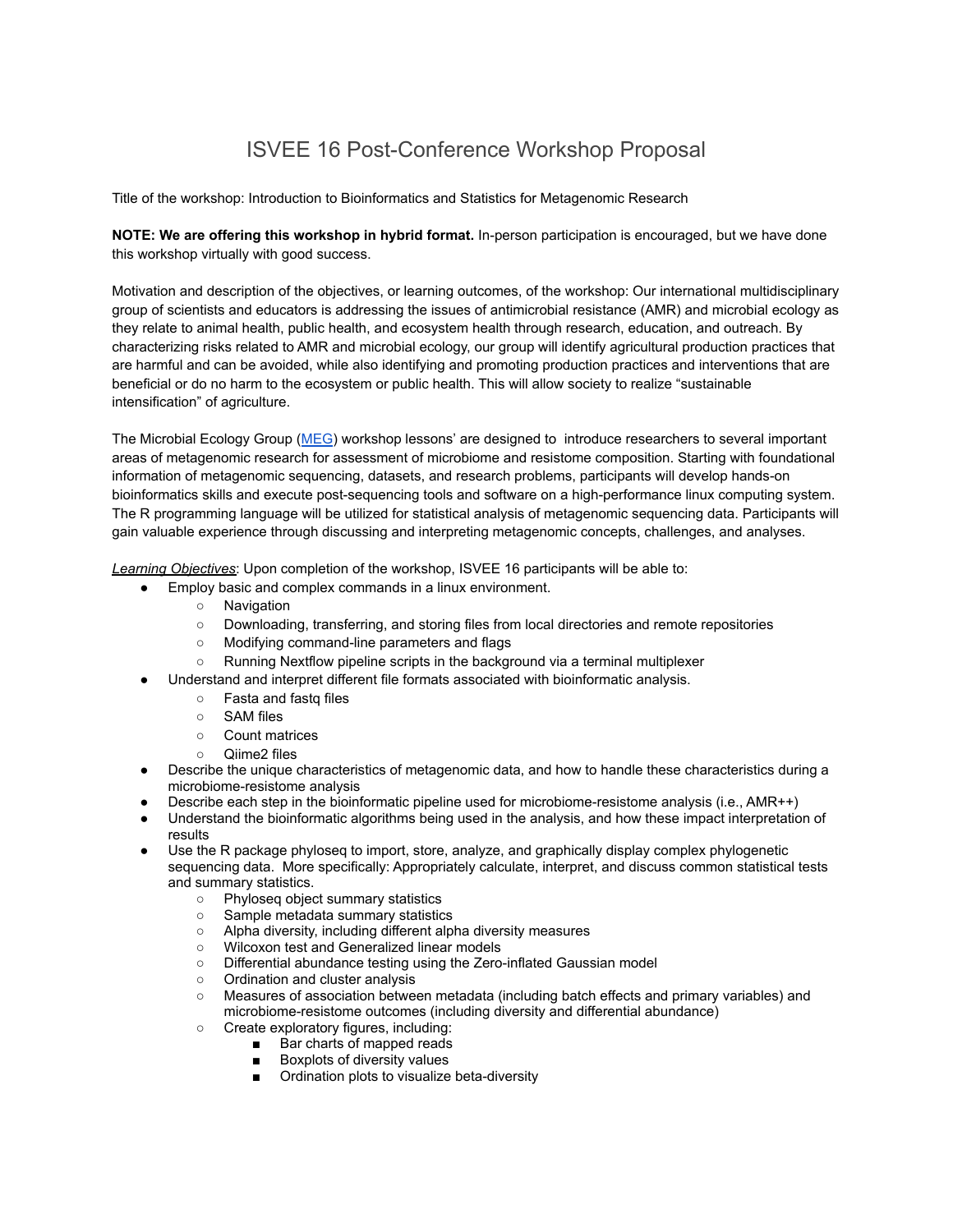Background and skills the workshop attendees are expected to (or must) have: Participants will be expected to have basic knowledge of genomics and epidemiological study design. Previous experience with R and command line coding will be helpful but not strictly necessary.

The following tasks will be assigned prior to the workshop:

- View three pre-recorded videos (Introduction to metagenomic sequencing, Introduction to bioinformatics, Introduction to statistics for metagenomic sequencing data)
- Create a free [datacamp account](https://www.datacamp.com/) and complete the first chapters of these tutorials:
	- [Introduction to Shell:](https://learn.datacamp.com/courses/introduction-to-shell) Chapter 1 Manipulating files and directories
	- [Introduction to R](https://learn.datacamp.com/courses/free-introduction-to-r): Chapter 1 Intro to basics
- Install software:
	- [R](https://www.r-project.org/) or [Rstudio](https://www.rstudio.com/products/rstudio/download/)
	- [FileZilla](https://filezilla-project.org/)
	- For Windows users: Install terminal emulator/SSH client such as [MobaXterm](https://mobaxterm.mobatek.net/) or [PuTTY](https://www.putty.org/)
- Join the MEG research discussion group on Slack: MEG [Slack group](https://meg-research.slack.com/)
- Review other shared documents and GitHub repositories
	- Shared drive and Dropbox link(s)
	- [AMR++](https://github.com/EnriqueDoster/amrplusplus_v2) (https://github.com/EnriqueDoster/amrplusplus\_v2)
	- [MEG course: Introduction to statistical analysis of metagenomic sequencing data](https://github.com/EnriqueDoster/MEG_intro_stats_course)

Information about any previous history of the proposed workshop: *The MEG has led five highly successful previous versions of workshops and courses addressing the material that will be presented in this proposed workshop, and with each iteration the course continues to improve. The previous workshops included a large variety of scientists (including researchers, faculty, post-docs and students) across government, industry and academia, from the U.S., Canada, Norway, and several other international institutions.*

**Title**: Introduction to Bioinformatics and Statistics for Metagenomic Research **Venue**: Virtual Short-course **Dates**: January 5-7, 2021 **Attendance**: 18 participants

**Title**: Introduction to statistical analysis of metagenomic sequencing data **Venue**: Virtual course **Dates**: May 11th, 2020 to August 12, 2020 (12-weeks) **Attendance**: ~40 participants

**Title**: Metagenomics Bioinformatics Workshop **Venue**: University of Oslo and Norwegian University of Life Sciences **Dates**: September 2019, 2-day workshop **Attendance**: ~25 participants

**Title**: Metagenomics Bioinformatics Workshop **Venue**: University of Minnesota **Dates**: May 2019, 2-day workshop **Attendance**: ~45 participants

**Title**: Bioinformatics & Statistics for Shotgun Metagenomic Research **Venue**: Conference of Research Workers in Animal Diseases (CRWAD), Chicago Marriott, Downtown Magnificent Mile, Chicago, Illinois **Dates**: December 2-3, 2017 **Attendance**: 51 participants

#### **Workshop specifications:**

Duration of the proposed workshop: 3 days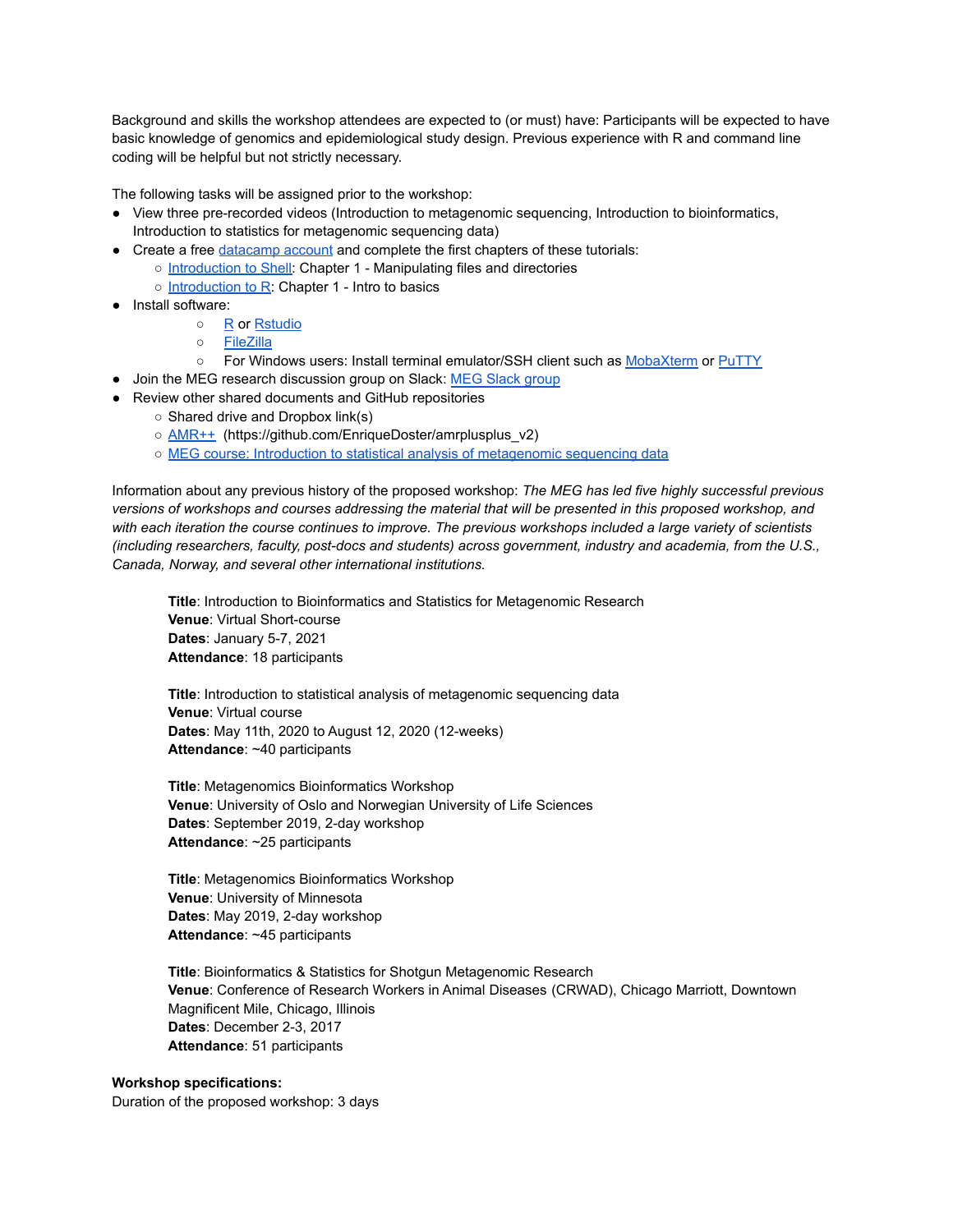Number of participants in the workshop: **Minimum**: 20 **Maximum**:50

| Cost category                  | Number of days                                 | <b>Fee amount</b>    | <b>Per-participant Cost</b> |
|--------------------------------|------------------------------------------------|----------------------|-----------------------------|
| Room fees                      | 3 davs                                         | $$225$ per day       | <b>S60</b>                  |
| Daily catering fees            | 3 days                                         | \$50/day/participant | \$150                       |
| AV support fees                | 3 days                                         | $$100$ /day          | \$15                        |
| General Workshop fees          | One-time per participant                       | $\sqrt{340}$         | $I$ \$40                    |
| Instructor Fees                | 4 instructors, 3 days each \$40/instructor/day |                      | <b>S480</b>                 |
| Instructional Aid Fees         | 3 days                                         | \$5/participant/day  | \$15                        |
| Proposed net registration fees |                                                |                      | <b>\$760 CAD</b>            |

Proposed net registration fees:

Do you prefer a pre- or post-conference workshop: *Post-conference workshop.*

Will you allow non-ISVEE delegates to participate in the workshop: *Yes, we will allow non-ISVEE delegates to participate in the workshop if the registration by ISVEE delegates does not reach the maximal enrollment.*

#### Working language of the workshop: *English*

Will online participation in the workshop be possible (optional, see "Notes for workshop organizers")? If yes, describe how online participants will be involved in the workshop: *No plans at this time, but if there is strong demand we could offer this option as we have successfully delivered this content in previous virtual short-courses.*

Any specific requirements for the organization of the workshop, for example related to configuration of rooms (see "Notes for workshop organizers" below for issues to consider): *Because of the hands-on and interactive nature of the course, we prefer a setting that allows instructors to easily move among the participants, and for participants to gather and work together in smaller groups. Students need to work on their own computers, so power supply is important for them. They also need wireless internet connections to allow them to access the servers where bioinformatic analysis will be conducted.*

#### **Information about workshop organizers**:

Noelle Noyes: Dr. Noyes is an Assistant Professor in the Department of Veterinary Population Medicine Department at the University of Minnesota. Currently, her research focuses on improving the understanding of antibiotic resistance in livestock production, with the ultimate goal of optimizing both public health and food safety and security. Noelle was a USDA NIFA Post-Doctoral Fellow and an NIH T32 Pre-Doctoral Fellow. She was a recipient of the German Chancellor Fellowship from the Alexander von Humboldt Foundation, and received her MA from Osnabrueck University and her BA from Amherst College. Noelle completed a dual-degree PhD-DVM program at Colorado State University before joining the University of Minnesota faculty. Currently, her lab is conducting studies on microbiome, pathogen and antibiotic resistance issues related to livestock production and food safety, with funding from USDA, NIH, NSF, NPB, NCBA and the University of Minnesota.

Paul Morley: Dr. Morley is an epidemiologist and veterinary internal medicine specialist that studies infectious diseases affecting people and animals. Major emphases for his professional activities include investigating the ecology of antimicrobial resistance in animals and food production systems, and using analytical epidemiology to improve our understanding of health and disease. For the past 10 years, his research has emphasized the use of cutting-edge genomic methods to investigate the effects of agriculture production practices on antimicrobial resistance and microbial ecology as these affect human, animal, and ecosystem health. In 2019, Dr. Morley joined the VERO program (Veterinary Education, Research, and Outreach) as the Director of Research. The VERO program is based in the heart of one of the most productive animal agricultural regions in the world, providing unprecedented opportunities for collaboration with industry partners and stakeholders to fulfill the VERO mission. Dr. Morley also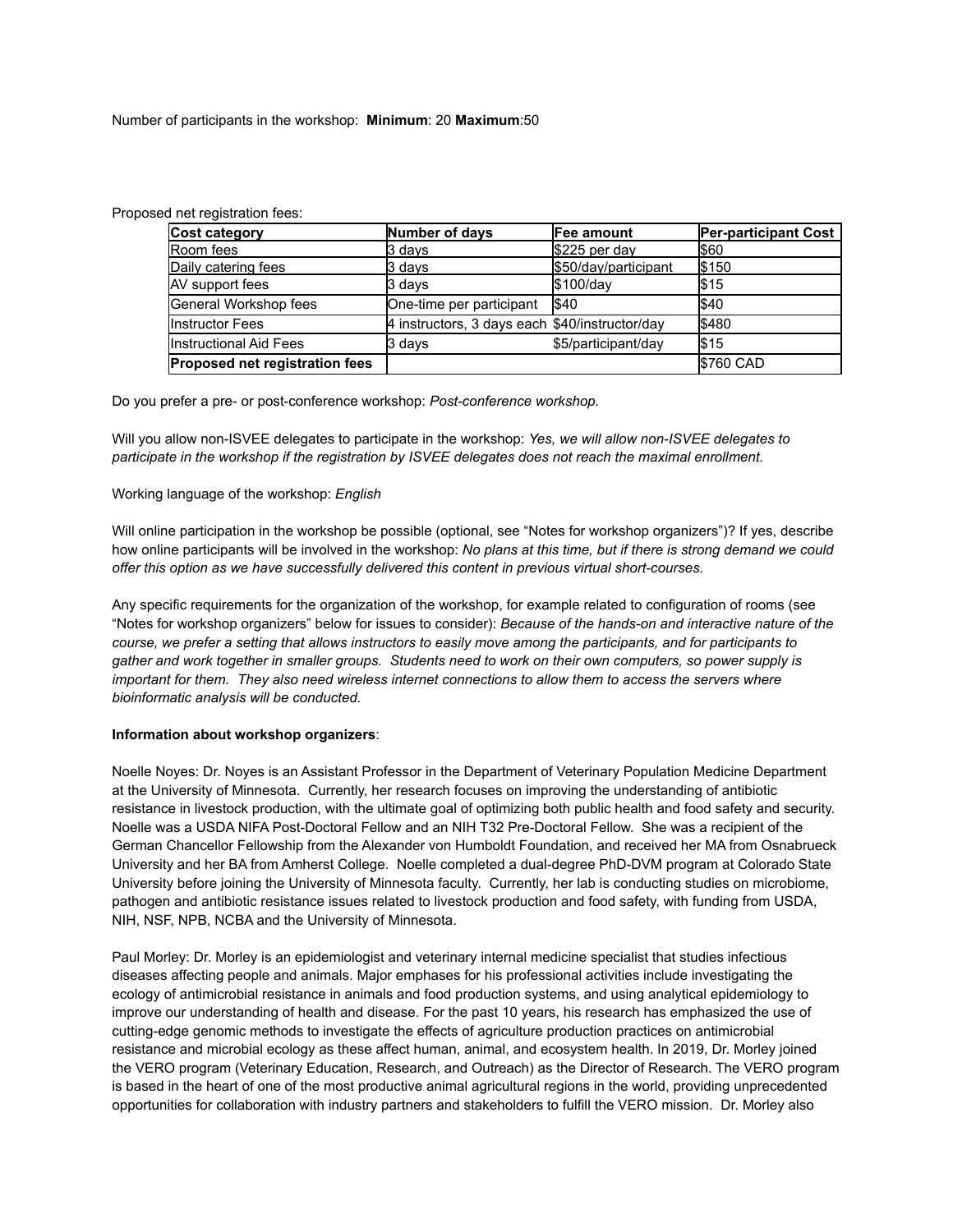helps to lead the Microbial Ecology Group, a multidisciplinary, multi-institutional research group that is investigating the ecology of antimicrobial resistance and foodborne pathogens, in efforts to address the Grand Challenge of providing nutritional security for the global population. Additionally, he is a recognized authority on infection control in animal populations and has consulted on infection control and biosecurity issues at veterinary hospitals, veterinary colleges, and intensive animal production facilities around the world. Dr. Morley has authored more than 210 peer-reviewed scientific publications in addition to numerous book chapters and government reports.

Lee Pinnell: As a microbial ecologist, Dr. Pinnell has over 10 years' experience performing molecular and computational research characterizing microbial communities. He received his PhD in marine microbial ecology from Texas A&M University - Corpus Christi and served as a postdoctoral scientist at the Shedd Aquarium in Chicago, Illinois prior to joining the Morley Lab at Texas A&M University. His current work is centered on the computational analysis of metagenomic data from a variety of animal health and agriculture-based research projects. He also has considerable experience designing and performing metagenomic studies in a wide variety of other ecosystems.

Peter Ferm, is a bioinformatic researcher a part of the Noyes Lab in the Veterinary Population Medicine Department at the University of Minnesota. He received his Master's in Bioinformatics and Computational Biology at the University of Minnesota with Dr. Noelle Noyes as a graduate mentor. Peter's current research focuses on comparing different whole-genome sequencing, pipelines, approaches, and datasets. In delving into the many decision areas in a whole-genome sequencing analysis, Peter strives to understand how we can improve transparency and scalability of post-sequencing pipelines for large genomic datasets. When Peter is not on the command-line or in different coding environments, he enjoys the Montana outdoors with his family and friends.

Contact information of the primary applicant(s):

#### **Dr. Noelle Noyes**

Food-Centric Corridor, Infectious Disease Laboratory, Department of Veterinary Population Medicine, College of Veterinary Medicine, University of Minnesota [nnoyes@umn.edu](mailto:nnoyes@umn.edu) | cell: 617-953-7837

#### **Dr. Paul Morley**

Veterinary Education, Research, and Outreach Program, College of Veterinary Medicine & Biomedical Sciences, Texas A&M University [pmorley@cvm.tamu.edu](mailto:pmorley@cvm.tamu.edu) | cell: 970-219-6089

## **Dr. Lee Pinnell**

Veterinary Education, Research, and Outreach Program, College of Veterinary Medicine & Biomedical Sciences, Texas A&M University lipinnell@cvm.tamu.edu | cell: 361-944-3288

## **Peter Ferm**

Department of Veterinary Population Medicine, College of Veterinary Medicine, University of Minnesota [fermx014@umn.edu](mailto:fermx014@umn.edu) | cell: 406-529-3478